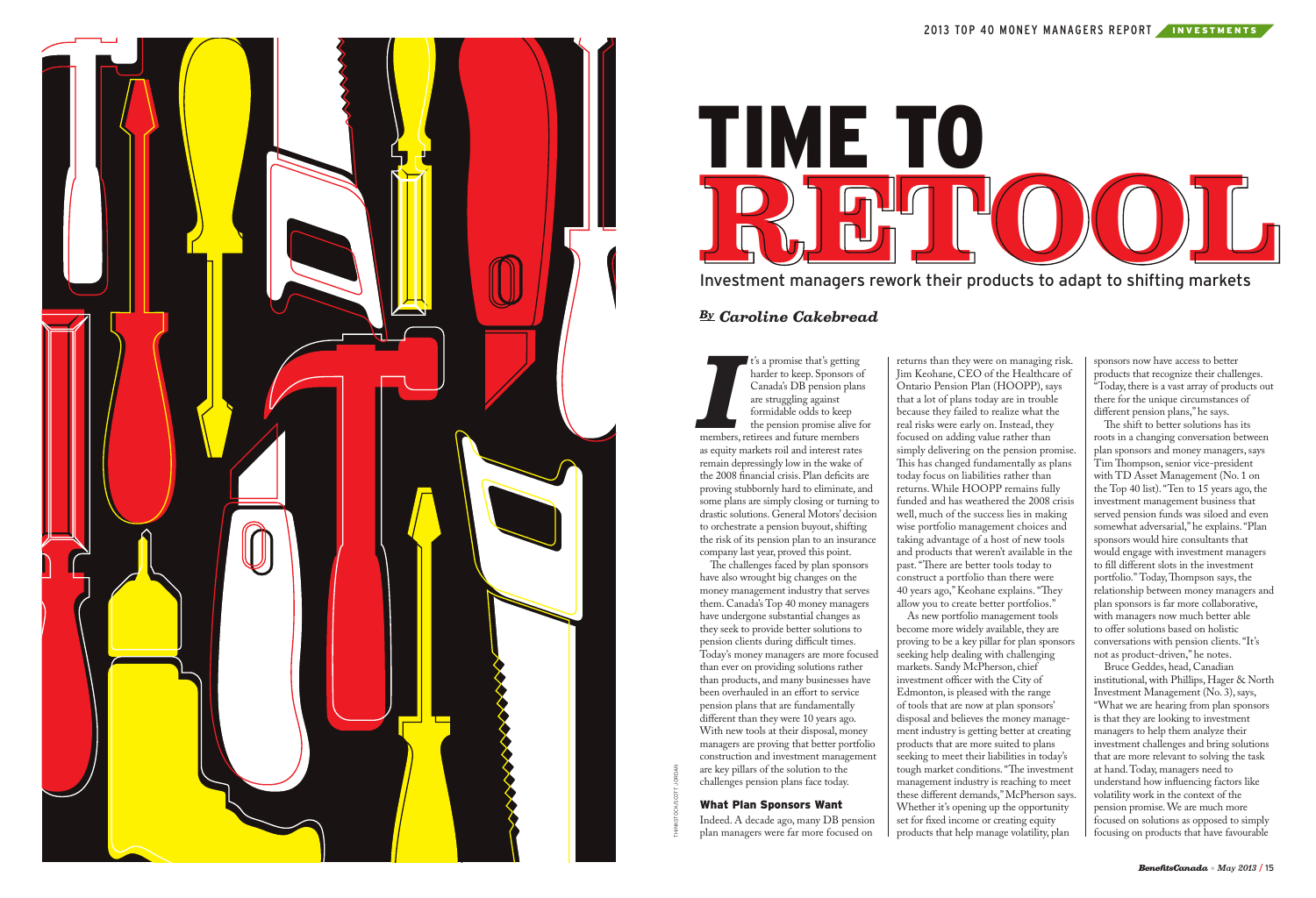# TOP 10| **FASTEST GROWING MANAGERS (\$) ASSETS (MILLIONS) AS OF DEC. 31, 2012**

| <b>Company</b>                                                                                   | <b>2012 Canadian Pension Assets</b> | <b>2011 Canadian Pension Assets</b> | \$ Variance        |
|--------------------------------------------------------------------------------------------------|-------------------------------------|-------------------------------------|--------------------|
| TD Asset Management*<br>11                                                                       | \$69,812.0                          | \$62,399.0                          | $↑$ \$7,413.0      |
| $\boldsymbol{2}$<br>Beutel, Goodman & Company Ltd.                                               | \$28,016.0                          | \$21,766.0                          | ↑ \$6,250.0        |
| $\bf{3}$<br><b>BlackRock</b>                                                                     | \$54,182.7                          | \$49,931.7                          | <b>↑ \$4,251.0</b> |
| $\boldsymbol{4}$<br>Wellington Management Company, LLP                                           | \$10,877.9                          | \$7,430.0                           | <b>↑ \$3,447.9</b> |
| $\overline{5}$<br>Phillips, Hager & North Investment Management<br>(RBC Global Asset Management) | \$45,743.1                          | \$42,307.0                          | ↑ \$3,436.1        |
| 6<br>J.P. Morgan Asset Management (Canada)                                                       | \$15,268.0                          | \$12,401.0                          | ↑ \$2,867.0        |
| 7<br>Aberdeen Asset Management PLC                                                               | \$7,418.9                           | \$4,586.9                           | ↑ \$2,832.1        |
| 8<br>State Street Global Advisors, Ltd.*                                                         | \$25,209.9                          | \$22,406.5                          | <b>↑ \$2,803.4</b> |
| 9<br>Connor, Clark & Lunn Financial Group                                                        | \$21,001.9                          | \$18,267.3                          | ↑ \$2,734.6        |
| 10 <sup>1</sup><br>Franklin Templeton Institutional                                              | \$10,798.0                          | \$8,291.0                           | <b>↑ \$2,507.0</b> |

Notes: \* Restated 2011 pension numbers. Rankings are based on top growth of *all* money managers participating in the Canadian Institutional<br>Investment Network spring 2013 *Top 40 Money Managers Survey*. The table encapsul mergers and acquisitions.

return profiles." That means starting at the core and coming at product creation from the perspective of the unique investment challenges of pension funds, each with its own unique set of objectives and constraints. "DB plans are not one big bucket of investors," says Geddes. "We as managers must dig a little deeper and recognize the differences between plans."

"Plans have definitely shifted their focus," says Warren Stoddart, CEO of Connor, Clark & Lunn Financial Group (No. 6). "They've moved from looking at how bond and equities managers are outperforming a benchmark to questions about whether they will have enough assets to meet their liabilities. Money managers need to address those needs. That means offering customized solutions that are highly focused on LDI and include a broader range of asset classes. Stoddart also sees many plan sponsors limiting the number of managers they deal with, perhaps due to staffing challenges or the fact that they are being pulled in other directions (i.e., focusing on risk).

As managers rethink their relationship with their pension clients, it's led to a major overhaul in the product space, with a host of innovative new tools emerging that

are expressly designed to support both DB and DC plan sponsors as they continue to offer good pensions to Canadian employees.

#### The Hunt for Better Beta

Perhaps the biggest shakeup has been in the equities space, where the financial crisis has been particularly tough on active managers. As the 2008 market meltdown drove global equity markets to huge losses, plan sponsors began to take a hard look at active managers and the value they deliver. According to Wendy Brodkin, managing director with AllianceBernstein, the big focus on active management of public equities that dominated in the 1990s is gone. "What there is in public equities no one wants," she says, noting that plan sponsors don't want the volatility that comes with owning stocks. In place of traditional active equity management, a new generation of products is springing up that better suits the needs of pension funds. Equity-based products today are more focused on low volatility or higher yield, all the things that we used to get from fixed income, Brodkin says. At the same time, alternatives are now doing what fixed income used to do, with asset classes such as real estate and infrastructure taking more of a role in

pension portfolios. "Nothing is like it used to be."

Another big shift in pension portfolios is from active to passive, as plan sponsors rethink the role of equities in their portfolios. "Plan sponsors have become dissatisfied with many of their active managers with active management postfinancial crisis," says Peter Lindley, president and head of investments of State Street Global Advisors (No. 5). "Some active managers are now finding ways to help plan sponsors be in passive mandates, providing exposure to non-traditional or alternative beta approaches." This has led to a proliferation of products that help investors passively access specific niches of the market such as low beta stocks, small or large cap stocks, or high dividends.

Greg Walker, managing director, head of iShares institutional business, Canada, also sees more plan sponsors turning to passive mandates to manage risk, a direct response to new and innovative products on the market. Plan sponsors still want to be in equities, Walker explains, noting that "they don't want to be so de-risked they miss the swing back with equities, not just domestic but also international." To help plan sponsors stay in the game, the industry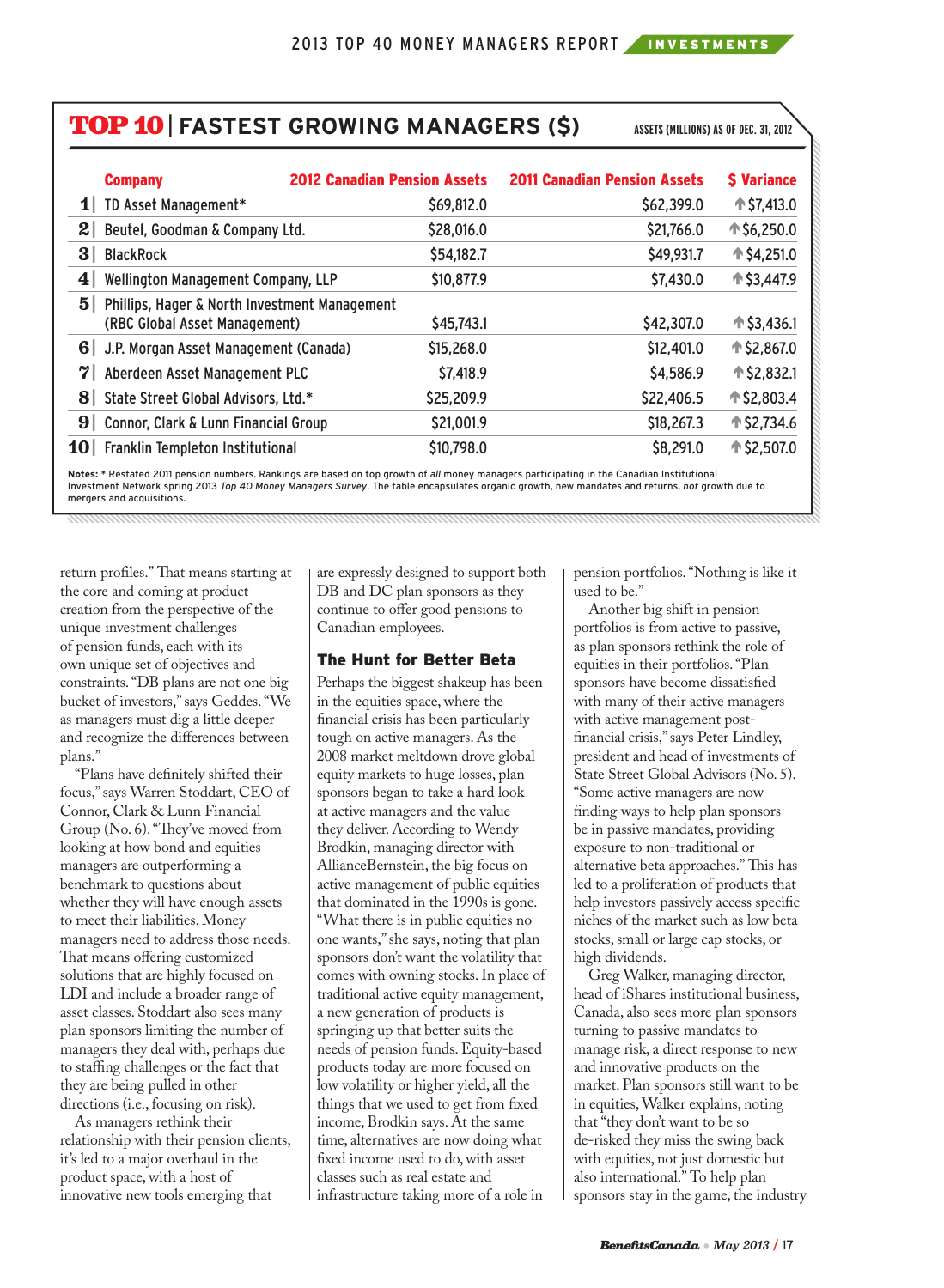**GLC ASSET MANAGEMENT** 16

Rank 2011: 17 199% CPA 2012: \$12,684.7 CPA 2011: \$11,537.8 Total Assets 2012: \$33,663.5

# **MOR40 MONEY MANAGERS**

**GROUP LTD.**

Rank 2011: 18  $\bullet$  6.9% CPA 2012: \$12,313.9 CPA 2011: \$11,523.8 Total Assets 2012: \$16,698.4

**BENTALL KENNEDY 19** 

**BNY MELLON ASSET** 18

**MANAGEMENT LTD.**

Rank 2011: 20 19.4% CPA 2012: \$11,696.0 CPA 2011: \$10,692.0 Total Assets 2012: \$19,809.0

Rank 2011: 27 **1**46.4% CPA 2012: \$10,877.9 CPA 2011: \$7,430.0 Total Assets 2012: \$13,288.0

| <b>FRANKLIN TEMPLETON</b><br>INSTITUTIONAL                        | 21              | <b>MORGUARD</b><br><b>INVESTMENTS LTD.</b>                            | 26         | <b>BAILLIE GIFFORD</b><br><b>OVERSEAS LTD.</b>           |
|-------------------------------------------------------------------|-----------------|-----------------------------------------------------------------------|------------|----------------------------------------------------------|
| Rank 2011: 25                                                     | ↑ 30.2%         | Rank 2011: 23                                                         | $*11.9%$   | Rank 2011: 36                                            |
| CPA 2012:                                                         | \$10,798.0      | CPA 2012:                                                             | \$9,605.5  | CPA 2012:                                                |
| <b>CPA 2011:</b>                                                  | \$8,291.0       | CPA 2011:                                                             | \$8,586.0  | CPA 2011:                                                |
| <b>Total Assets 2012:</b>                                         | \$37,469.0      | <b>Total Assets 2012:</b>                                             | \$12,870.6 | <b>Total Assets 2012:</b>                                |
| <b>ADDENDA</b><br><b>CAPITAL INC.</b>                             | 22              | <b>PIMCO</b><br><b>CANADA CORP.</b>                                   | 27         | <b>FOYSTON, GORDON</b><br>& PAYNE INC.                   |
| Rank 2011: 14                                                     | 22.9%           | Rank 2011: 22                                                         | ↑2.0%      | Rank 2011: 29                                            |
| <b>CPA 2012:</b>                                                  | \$10,483.9      | CPA 2012:                                                             | \$9,085.0  | CPA 2012:                                                |
| <b>CPA 2011:</b>                                                  | \$13,597.7      | CPA 2011:                                                             | \$8,906.0  | CPA 2011:                                                |
| <b>Total Assets 2012:</b>                                         | \$25,520.8      | <b>Total Assets 2012:</b>                                             | \$14,207.0 | <b>Total Assets 2012:</b>                                |
| <b>MANULIFE ASSET</b><br><b>MANAGEMENT</b>                        | 23              | <b>ABERDEEN ASSET</b><br><b>MANAGEMENT PLC</b>                        | 28         | <b>GE ASSET MANAGE</b><br><b>CANADA COMPANY</b>          |
| Rank 2011: 21                                                     | ↑8.6%           | Rank 2011: 35                                                         | ↑61.7%     | Rank 2011: 31                                            |
| CPA 2012:                                                         | \$9,923.5       | CPA 2012:                                                             | \$7.418.9  | CPA 2012:                                                |
| <b>CPA 2011:</b>                                                  | \$9,135.0       | CPA 2011:                                                             | \$4,586.9  | CPA 2011:                                                |
| <b>Total Assets 2012:</b>                                         | \$37,549.0      | <b>Total Assets 2012:</b>                                             | \$10,764.8 | <b>Total Assets 2012:</b>                                |
| <b>SPRUCEGROVE</b><br><b>INVESTMENT</b><br><b>MANAGEMENT LTD.</b> | $\overline{24}$ | UBS GLOBAL ASSET<br><b>MANAGEMENT</b><br>(CANADA) INC. <sup>1,2</sup> | 29         | <b>RUSSELL INVESTM</b><br><b>CANADA LTD.<sup>2</sup></b> |
| Rank 2011: 24                                                     | ↑15.9%          | Rank 2011: 30                                                         | $*25.4%$   | Rank 2011: 34                                            |
| CPA 2012:                                                         | \$9,887.4       | CPA 2012:                                                             | \$6,704.9  | CPA 2012:                                                |
| <b>CPA 2011:</b>                                                  | \$8,528.3       | CPA 2011:                                                             | \$5,348.6  | CPA 2011:                                                |
| <b>Total Assets 2012:</b>                                         | \$11,913.0      | <b>Total Assets 2012:</b>                                             | \$11,815.9 | <b>Total Assets 2012:</b>                                |
| <b>LEITH WHEELER</b><br>INVESIMENI<br><b>COUNSEL LTD.*5</b>       | 25              | GUARDIAN<br>CAPIIAL LP                                                | 30         | <b>SUN LIFE GLOBAL</b><br><b>INVESIMENIS</b> "           |
| Rank 2011: 26                                                     | ↑12.9%          | Rank 2011: 32                                                         | ↑21.8%     | Rank 2011: n/a                                           |
| CPA 2012:                                                         | \$9,795.4       | CPA 2012:                                                             | \$5,990.5  | CPA 2012:                                                |
| CPA 2011:                                                         | \$8,673.0       | CPA 2011:                                                             | \$4,917.8  | CPA 2011:                                                |
| <b>Total Assets 2012:</b>                                         | \$12,515.8      | <b>Total Assets 2012:</b>                                             | \$17,005.5 | <b>Total Assets 2012:</b>                                |

| <b>TD ASSET</b><br>MANAGEMENT*1,5                                                                             | 1              | <b>CONNOR, CLARK &amp; LUNN</b><br><b>FINANCIAL GROUP</b>       | 6                       | <b>STANDARD LIFE</b><br><b>INVESTMENTS INC.</b> | 11         |
|---------------------------------------------------------------------------------------------------------------|----------------|-----------------------------------------------------------------|-------------------------|-------------------------------------------------|------------|
| Rank 2011: 1                                                                                                  | $*11.9%$       | Rank 2011: <b>9</b>                                             | ↑15.0%                  | Rank 2011: 10                                   | $42.0\%$   |
| <b>CPA 2012:</b>                                                                                              | \$69,812.0     | CPA 2012:                                                       | \$21,001.9              | CPA 2012:                                       | \$16,098.4 |
| <b>CPA 2011:</b>                                                                                              | \$62,399.0     | CPA 2011:                                                       | \$18,267.3              | <b>CPA 2011:</b>                                | \$16,424.8 |
| <b>Total Assets 2012:</b>                                                                                     | \$194,901.0    | <b>Total Assets 2012:</b>                                       | \$42,779.1              | <b>Total Assets 2012:</b>                       | \$34,375.4 |
| <b>BLACKROCK</b>                                                                                              | $\overline{2}$ | <b>GREYSTONE MANAGED</b><br><b>INVESTMENTS INC.<sup>2</sup></b> | $\overline{\mathbf{r}}$ | <b>BROOKFIELD ASSET</b><br><b>MANAGEMENT</b>    | 12         |
| Rank 2011: 2                                                                                                  | $*8.5%$        | Rank 2011: 6                                                    | 4.5%                    | Rank 2011: 15                                   | ↑16.0%     |
| CPA 2012:                                                                                                     | \$54,182.7     | CPA 2012:                                                       | \$20,638.8              | CPA 2012:                                       | \$15,554.0 |
| CPA 2011:                                                                                                     | \$49,931.7     | CPA 2011:                                                       | \$21,607.1              | CPA 2011:                                       | \$13,408.0 |
| <b>Total Assets 2012:</b>                                                                                     | \$134,381.5    | <b>Total Assets 2012:</b>                                       | \$32,975.4              | <b>Total Assets 2012:</b>                       | \$17,497.0 |
| <b>PHILLIPS, HAGER &amp;</b><br><b>NORTH INVESTMENT</b><br><b>MANAGEMENT</b><br>(RBC Global Asset Management) | 3              | <b>FIERA CAPITAL</b><br>$CORP.*^3$                              | 8                       | <b>J.P. MORGAN ASSET</b><br><b>MANAGEMENT1</b>  | 13         |
| Rank 2011: 3                                                                                                  | $*8.1%$        | Rank 2011: 13                                                   | ↑41.0%                  | Rank 2011: 16                                   | ↑23.1%     |
| CPA 2012:                                                                                                     | \$45,743.1     | CPA 2012:                                                       | \$19,219.1              | CPA 2012:                                       | \$15,268.0 |
| CPA 2011:                                                                                                     | \$42,307.0     | CPA 2011:                                                       | \$13,629.0              | CPA 2011:                                       | \$12,401.0 |
| <b>Total Assets 2012:</b>                                                                                     | \$193,670.2    | <b>Total Assets 2012:</b>                                       | \$58,138.3              | <b>Total Assets 2012:</b>                       | \$20,643.0 |
| <b>BEUTEL, GOODMAN</b><br>& COMPANY LTD.                                                                      | 4              | <b>MFS McLEAN</b><br>BUDDEN                                     | 9                       | <b>JARISLOWSKY,</b><br><b>FRASER LTD.</b>       | 14         |
| Rank 2011: 5                                                                                                  | ↑ 28.7%        | Rank 2011: 7                                                    | $+ 6.9%$                | Rank 2011: 8                                    | 19.5%      |
| CPA 2012:                                                                                                     | \$28,016.0     | CPA 2012:                                                       | \$19,088.6              | CPA 2012:                                       | \$15,202.0 |
| CPA 2011:                                                                                                     | \$21,766.0     | CPA 2011:                                                       | \$20,508.0              | CPA 2011:                                       | \$18,876.0 |
| <b>Total Assets 2012:</b>                                                                                     | \$32,742.0     | <b>Total Assets 2012:</b>                                       | \$24,079.7              | <b>Total Assets 2012:</b>                       | \$32,373.0 |
| <b>STATE STREET GLOBAL</b><br>ADVISORS, LTD.*                                                                 | 5              | <b>CIBC GLOBAL ASSET</b><br><b>MANAGEMENT INC.1,2</b>           | 10                      | <b>LETKO, BROSSEAU</b><br>& ASSOCIATES INC.     | 15         |
| Rank 2011: 4                                                                                                  | 12.5%          | Rank 2011: 11                                                   | $*9.4%$                 | Rank 2011: 12                                   | $+0.3%$    |
| CPA 2012:                                                                                                     | \$25,209.9     | CPA 2012:                                                       | \$17,703.9              | CPA 2012:                                       | \$14,204.0 |
| CPA 2011:                                                                                                     | \$22,406.5     | CPA 2011:                                                       | \$16,185.6              | CPA 2011:                                       | \$14,246.0 |
| <b>Total Assets 2012:</b>                                                                                     | \$38,999.1     | <b>Total Assets 2012:</b>                                       | \$86,606.4              | <b>Total Assets 2012:</b>                       | \$22,302.0 |

**PYRAMIS GLOBAL** 17

Rank 2011: 19 19.9% CPA 2012: \$12,316.6 CPA 2011: \$11,210.6 Total Assets 2012: \$69,589.6

**ADVISORS**  (a Fidelity Investments company)

**STANDARD 11** 

**B** 

 $* 16.0\%$  $$15.554.0$ \$13,408.0 \$17,497.0

**L** 13

 $* 23.1%$  $$15,268.0$  $$12,401.0$ \$20,643.0

 $\overline{14}$ 

**LET** 



**(CANADA) LP**

**WELLINGTON** 20

**MANAGEMENT COMPANY, LLP** **CANADIAN ASSETS (MILLIONS) UNDER MANAGEMENT AS OF DEC. 31, 2012 CPA = CANADIAN PENSION ASSETS** Indicates an increase or decrease in variance from 2011 to 2012

Source: Firms participating in the Canadian Institutional Investment Network spring 2013 *Top 40 Money Managers Survey*

Notes: \* 2011 value has been restated

1. Includes overlay strategies 2. Includes assets managed by third-party managers 3. Formerly listed as Fiera Sceptre. Merged with Natcan Investment Management to form Fiera Capital Corp., effective April 2, 2012. 4. Sun Life acquired a portion of McLean Budden assets, September 2011 5. 2011 pension numbers restated due to the reallocation of "insurance co. segregated" into pension assets *Figures in this report are based on responses provided by the survey participants.* **Benefits Canada** *assumes no responsibility for the accuracy of the data provided. All totals are subject to a +/- variance due to rounding.*

# *"The move is toward packaged investment solutions in the DC space"*

— Tom Reid, Sun Life Financial